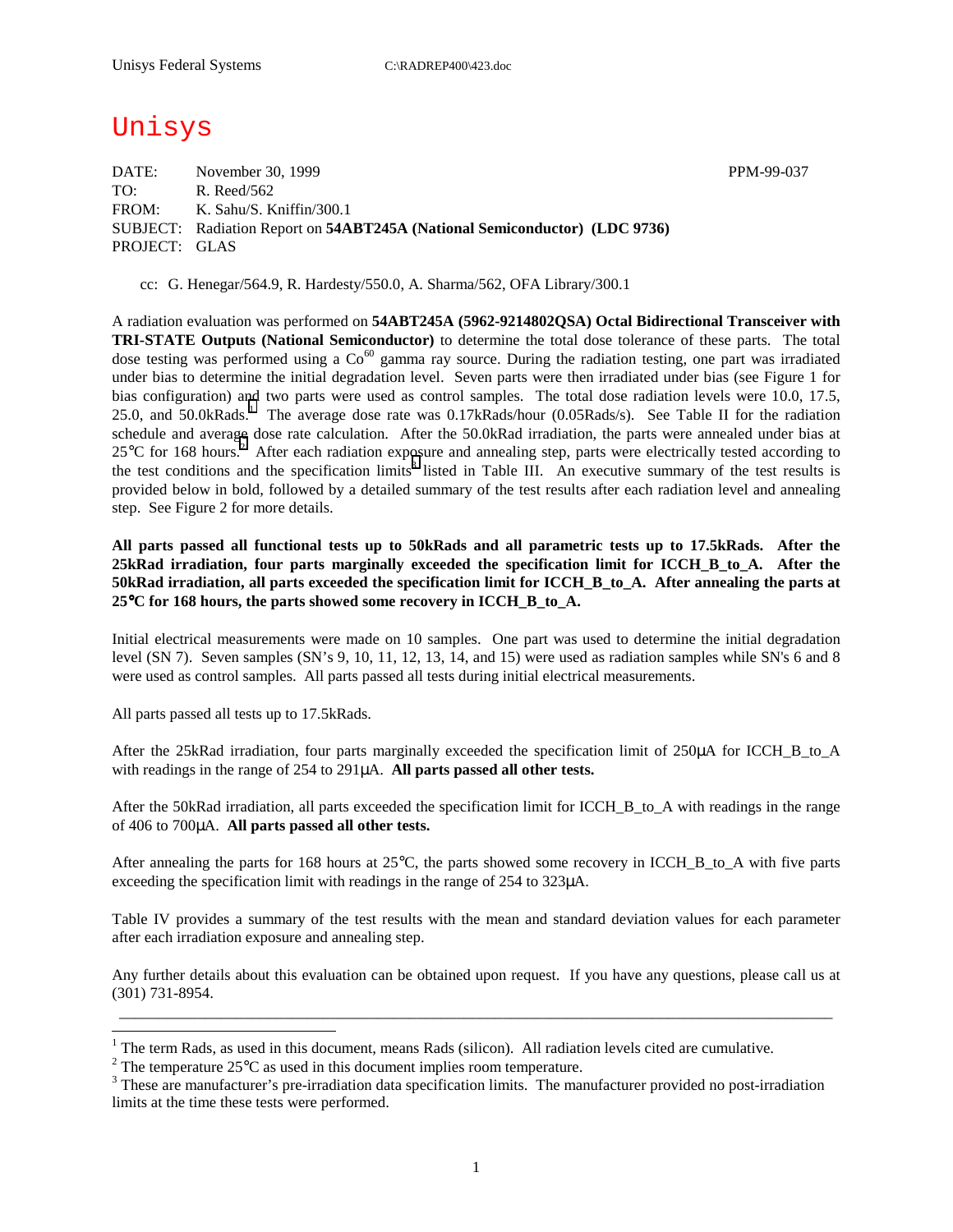## ADVISORY ON THE USE OF THIS DOCUMENT

The information contained in this document has been developed solely for the purpose of providing general guidance to employees of the Goddard Space Flight Center (GSFC). This document may be distributed outside GSFC only as a courtesy to other government agencies and contractors. Any distribution of this document, or application or use of the information contained herein, is expressly conditional upon, and is subject to, the following understandings and limitations:

(a) The information was developed for general guidance only and is subject to change at any time;

(b) The information was developed under unique GSFC laboratory conditions which may differ substantially from outside conditions;

(c) GSFC does not warrant the accuracy of the information when applied or used under other than unique GSFC laboratory conditions;

(d) The information should not be construed as a representation of product performance by either GSFC or the manufacturer;

(e) Neither the United States government nor any person acting on behalf of the United States government assumes any liability resulting from the application or use of the information.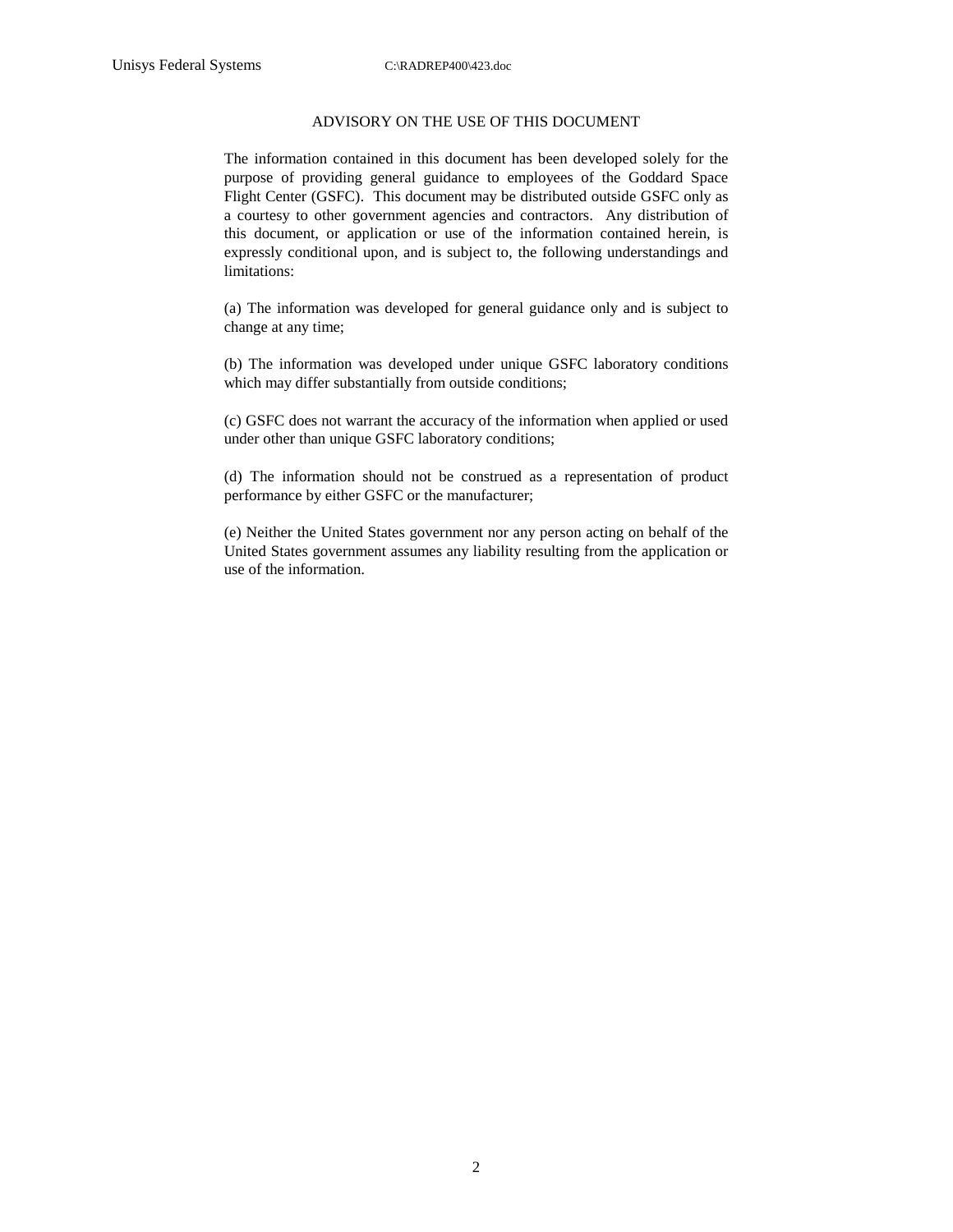

Figure 1. Radiation Bias Circuit for 54ABT245A

Notes:

- 1.  $V_{CC} = +5.0V \pm 0.5V$ .
- 2.  $V_0 = +2.5V \pm 0.25V$ .
- 3.  $V_{IN} = +2.0V \pm 0.2V$ .
- 4.  $R = 1k\Omega \pm 5\%, \frac{1}{4}W$ .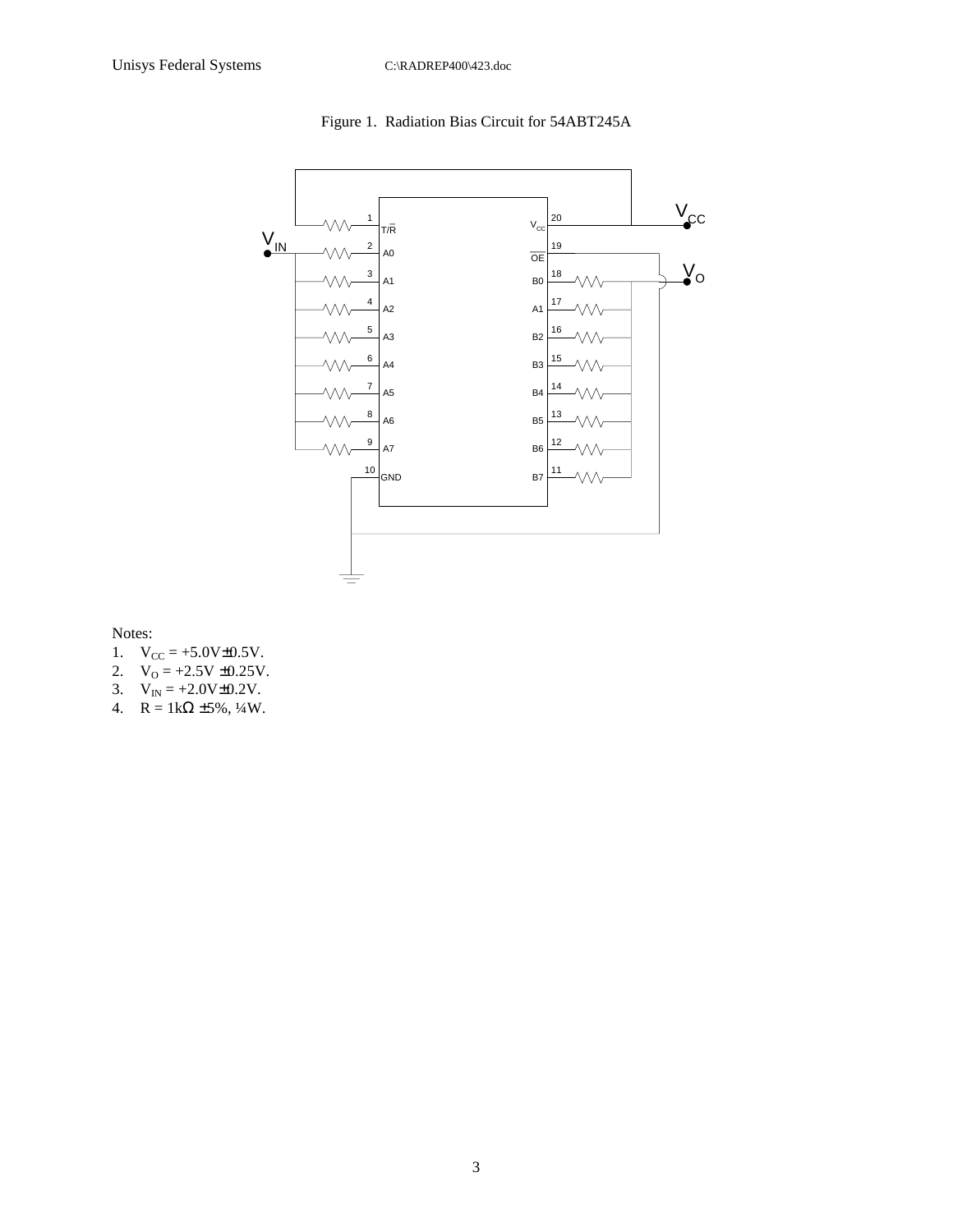|  | TABLE I. Part Information |
|--|---------------------------|
|--|---------------------------|

| Generic Part Number:                         | 54ABT245A                              |
|----------------------------------------------|----------------------------------------|
| <b>GLAS Part Number</b>                      | 5962-9214802QSA                        |
| <b>GLAS TID Requirement</b>                  | $25kRads (RDM = 5)$                    |
| Charge Number:                               | M90432                                 |
| Manufacturer:                                | National Semiconductor                 |
| Lot Date Code (LDC):                         | 9736                                   |
| <b>Quantity Tested:</b>                      | 10                                     |
| Serial Numbers of Control Samples:           | 6, 8                                   |
| Serial Number of Initial Degradation Sample: | 7                                      |
| Serial Numbers of Radiation Samples:         | 9, 10, 11, 12, 13, 14, 15              |
| Part Function:                               | <b>Octal Bidirectional Transceiver</b> |
| Part Technology:                             |                                        |
| Package Style:                               | 20 Pin Flatpack                        |
| Test Equipment:                              | A540                                   |
| Test Engineer:                               | S. Archer-Davies                       |

• The manufacturer for this part guaranteed no radiation tolerance/hardness.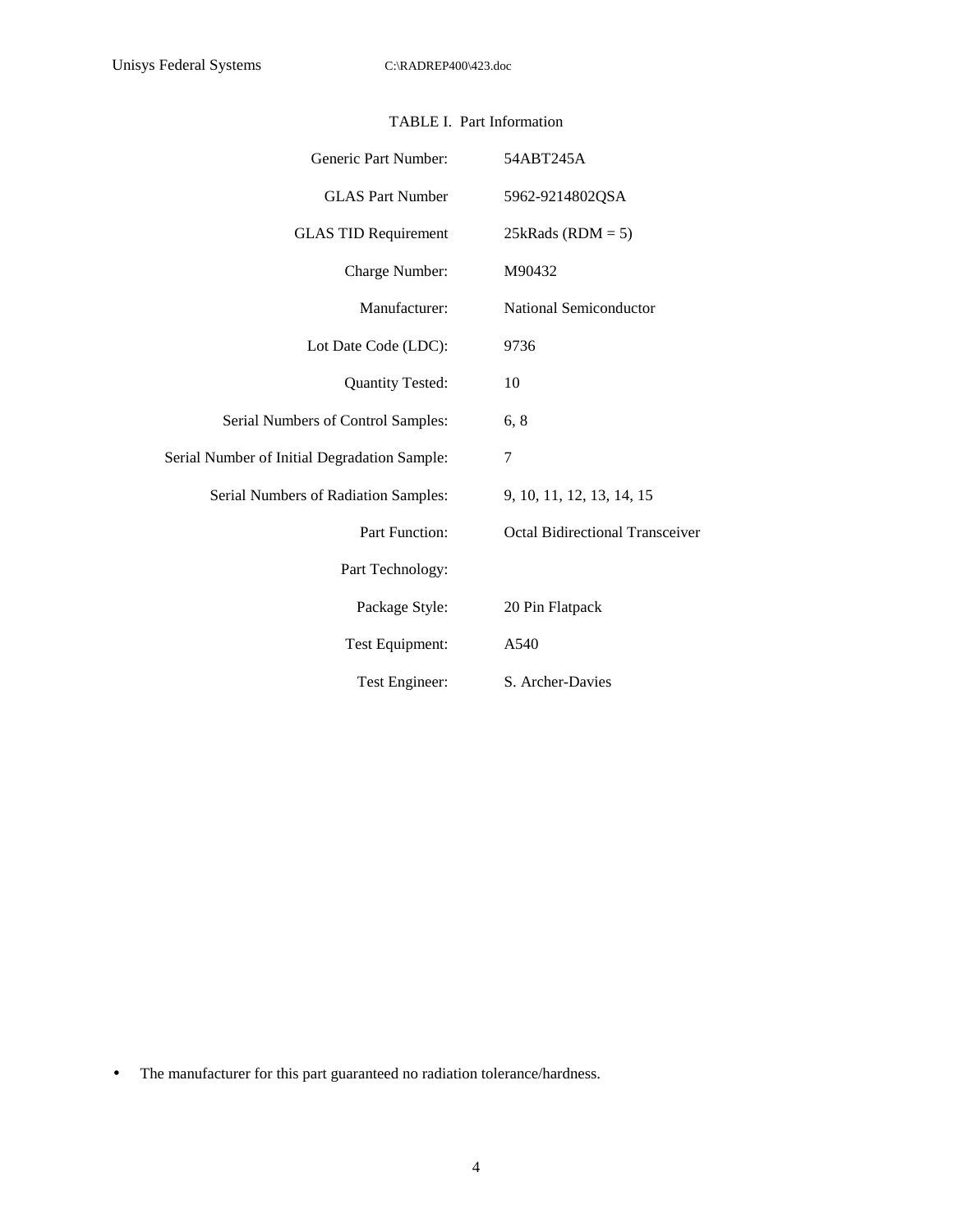| TABLE II. Radiation Schedule for 54ABT245A                                                         |  |
|----------------------------------------------------------------------------------------------------|--|
|                                                                                                    |  |
|                                                                                                    |  |
| <b>One Part Test Runs</b>                                                                          |  |
|                                                                                                    |  |
|                                                                                                    |  |
|                                                                                                    |  |
|                                                                                                    |  |
|                                                                                                    |  |
| $4) 24.0 KRAD IRRADIATION (0.181 KRADS/HOUR)10/06/99POST-24.0 KRAD ELECTRICAL MEASUREMENT10/08/99$ |  |
|                                                                                                    |  |
| <b>All Remaining Parts</b>                                                                         |  |
|                                                                                                    |  |
|                                                                                                    |  |
|                                                                                                    |  |
|                                                                                                    |  |
|                                                                                                    |  |
|                                                                                                    |  |
|                                                                                                    |  |
|                                                                                                    |  |
|                                                                                                    |  |
|                                                                                                    |  |
|                                                                                                    |  |
|                                                                                                    |  |
|                                                                                                    |  |
| Average Dose Rate = 50,000 RADS/289 HOURS=173.0 RADS/HOUR=0.05RADS/SEC                             |  |
|                                                                                                    |  |

PARTS WERE IRRADIATED AND ANNEALED UNDER BIAS, SEE FIGURE 1.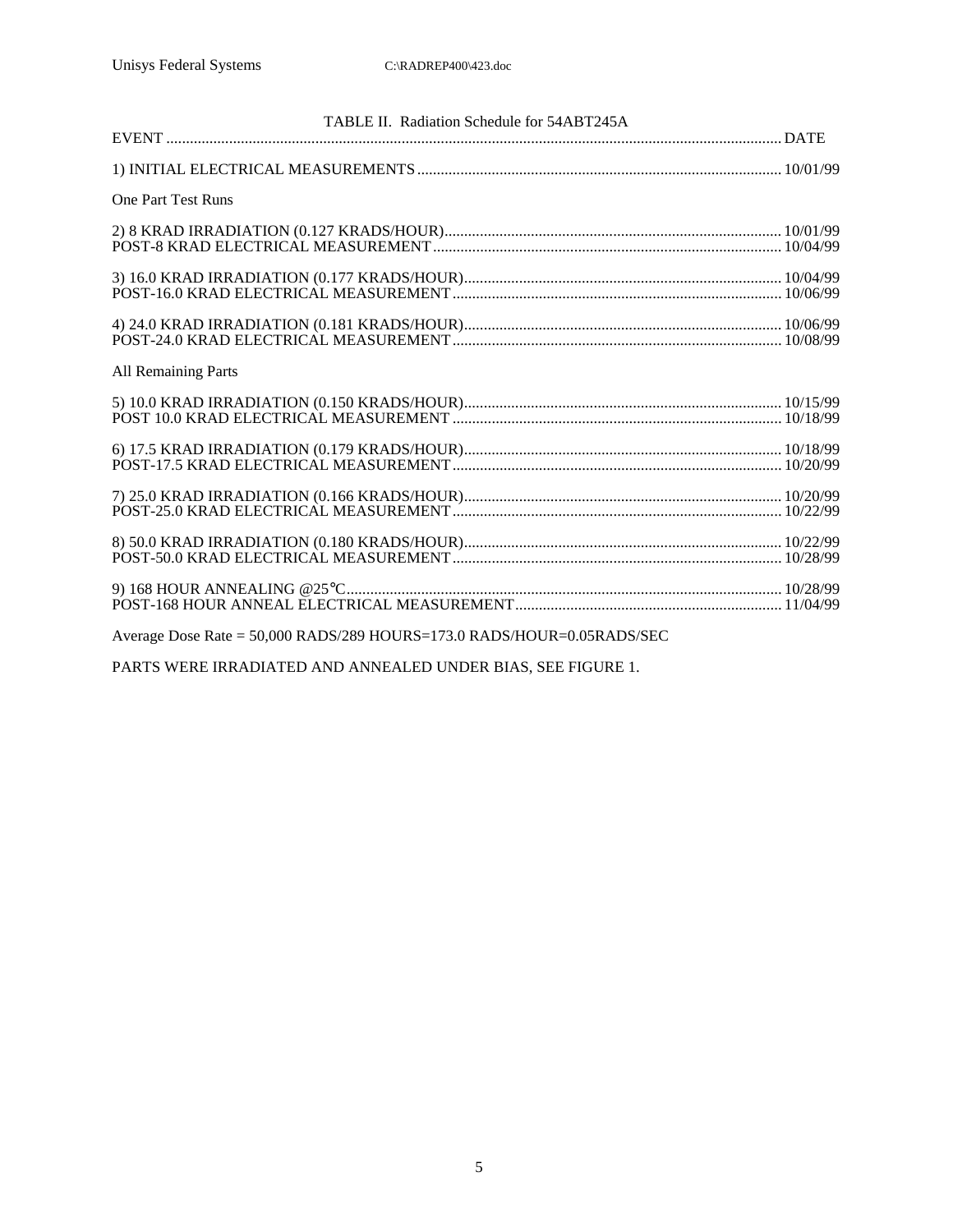## Table III. Electrical Characteristics 54ABT245A (1)

| <b>Test</b>         |                          |                           | <b>Spec. Limit</b> |                  |                                                                                                                                                                                               |
|---------------------|--------------------------|---------------------------|--------------------|------------------|-----------------------------------------------------------------------------------------------------------------------------------------------------------------------------------------------|
| $\#$                | Parameter                | <b>Units</b>              | min                | max              | <b>Test Conditions</b>                                                                                                                                                                        |
| 10                  | <b>Functional A to B</b> | P/F                       |                    |                  | $V_{\text{IL}} = 0.8 V, V_{\text{IH}} = 2.0 V,$ Verify output $V_{\text{O}}$                                                                                                                  |
| 20                  | <b>Functional B to A</b> | P/F                       |                    |                  | $V_{\text{IL}}$ = 0.8V, $V_{\text{IH}}$ = 2.0V, Verify output V <sub>O</sub>                                                                                                                  |
| 100-107,<br>120-127 | Vout_A_and_B             | $\boldsymbol{\mathrm{V}}$ | 2.5                | 4.5              | For all inputs affecting output under test, $V_{IN} = 2.0V$ or 0.8V,<br>$I_{OH} = -3mA$ , $V_{CC} = 4.5V$                                                                                     |
| 130-137,<br>140-147 | Vout_A_and_B             | V                         | 3.0                | 5.0              | For all inputs affecting output under test, $V_{IN} = 2.0V$ or 0.8V,<br>$I_{OH} = -3mA$ , $V_{CC} = 5.0V$                                                                                     |
| 150-157,<br>160-167 | Vout_A_and_B             | V                         | 2.0                | 5.5              | For all inputs affecting output under test, $V_{IN} = 2.0V$ or 0.8V,<br>$I_{OH} = -24mA, V_{CC} = 5.5V$                                                                                       |
| 200-207,<br>250-257 | Iout_A_and_B             | mA                        | $-180$             | $-50$            | $V_{\text{OUT}} = 2.5V, V_{\text{CC}} = 5.5V$                                                                                                                                                 |
| 300-307,<br>350-357 | Vout_A_and_B             | V                         | $\boldsymbol{0}$   | 0.55             | For all inputs affecting output under test, $V_{IN} = 2.0V$ or 0.8V,<br>$I_{OH} = 483 \text{mA}, V_{CC} = 4.5 \text{V}$                                                                       |
| 400-407,<br>410-417 | IOZL_B_and_A             | $\mu A$                   | $-10$              | 10               | For all control inputs affecting output under test, $V_{IN} = V_{IH}$ or<br>$V_{\text{IL}}$ , $V_{\text{IH}}$ = 2.0V, $V_{\text{IL}}$ = 0.8V, $V_{\text{OUT}}$ = 2.7V, $V_{\text{CC}}$ = 5.5V |
| 420-427,<br>430-437 | IOZH_A_and_B             | $\mu A$                   | $-10$              | 10               | For all control inputs affecting output under test, $V_{IN} = V_{IH}$ or<br>$V_{\text{IL}}$ , $V_{\text{IH}}$ = 2.0V, $V_{\text{IL}}$ = 0.8V, $V_{\text{OUT}}$ = 2.7V, $V_{\text{CC}}$ = 5.5V |
| 500-507<br>550-557  | ICEX_A_and_B             | $\mu$ A                   | $-50$              | 50               | For output under test $V_{OUT} = 5.5V$ , Outputs at high logic state,<br>$V_{\text{CC}} = 5.5V$                                                                                               |
| 600-607.<br>650-657 | IOFF_A_and_B             | $\mu A$                   | $-100$             | <b>100</b>       | For output under test $V_{IN}$ or $V_{OUT} = 4.5V$ , all other pins = 0.0V,<br>$V_{CC} = 0.0V$                                                                                                |
| 700-708,<br>750-758 | Vic_A_B_TR_OE            | $\mathbf{V}$              | $-1.2$             | $\boldsymbol{0}$ | For input under test $I_{IN} = -18mA$ , $V_{CC} = 4.5V$                                                                                                                                       |
| 800                 | <b>IIH_T_R</b>           | $\mu A$                   | $-1.0$             | 1.0              | For input under test $V_{IN} = V_{CC}$ , $V_{CC} = 5.5V$                                                                                                                                      |
| 801                 | IIH_OE_                  | μA                        | $-1.0$             | 1.0              | For input under test $V_{IN} = V_{CC}$ , $V_{CC} = 5.5V$                                                                                                                                      |
| 810-817,<br>820-827 | IIH_A_and_B              | $\mu A$                   | $-100$             | 100              | For input under test $V_{IN} = V_{CC}$ , $V_{CC} = 5.5V$                                                                                                                                      |
| 830                 | $ILL_T_R$                | $\mu A$                   | $-1.0$             | 1.0              | For input under test $V_{IN} = V_{CC}$ , $V_{CC} = 5.5V$                                                                                                                                      |
| 831                 | IIL_OE                   | $\mu A$                   | $-1.0$             | 1.0              | For input under test $V_{IN} = V_{CC}$ , $V_{CC} = 5.5V$                                                                                                                                      |
| 840-847<br>850-857  | IIL_A_and_B              | $\mu A$                   | $-100$             | 100              | For input under test $V_{IN} = V_{CC}$ , $V_{CC} = 5.5V$                                                                                                                                      |
| 900                 | ICCH_B_to_A              | $\mu A$                   | $\bf{0}$           | 250              | $V_{IN}$ = $V_{CC}$ or GND, $I_{OUT}$ = 0A, A or B Ports, $V_{CC}$ = 5.5V                                                                                                                     |
| 910                 | ICCH_A_to_B              | $\mu A$                   | $\bf{0}$           | 250              | $V_{IN}$ = $V_{CC}$ or GND, $I_{OUT}$ = 0A, A or B Ports, $V_{CC}$ = 5.5V                                                                                                                     |
| 920                 | $ICCL_A_to_B$            | mA                        | $\bf{0}$           | 30               | $V_{IN}$ = $V_{CC}$ or GND, $I_{OUT}$ = 0A, A or B Ports, $V_{CC}$ = 5.5V                                                                                                                     |
| 930                 | ICCL_B_to_A              | mA                        | $\mathbf{0}$       | 30               | $V_{IN}$ = $V_{CC}$ or GND, $I_{OUT}$ = 0A, A or B Ports, $V_{CC}$ = 5.5V                                                                                                                     |
| 940                 | <b>ICCZH</b>             | mA                        | $\bf{0}$           | 30               | $V_{IN}$ = $V_{CC}$ or GND, $I_{OUT}$ = 0A, A or B Ports, $V_{CC}$ = 5.5V                                                                                                                     |
| 950                 | <b>ICCZL</b>             | mA                        | $\bf{0}$           | 30               | $V_{IN}$ = $V_{CC}$ or GND, $I_{OUT}$ = 0A, A or B Ports, $V_{CC}$ = 5.5V                                                                                                                     |

Notes:

(1) These are the manufacturer's non-irradiated data sheet specification limits. The manufacturer provided no postirradiation limits at the time the tests were performed.